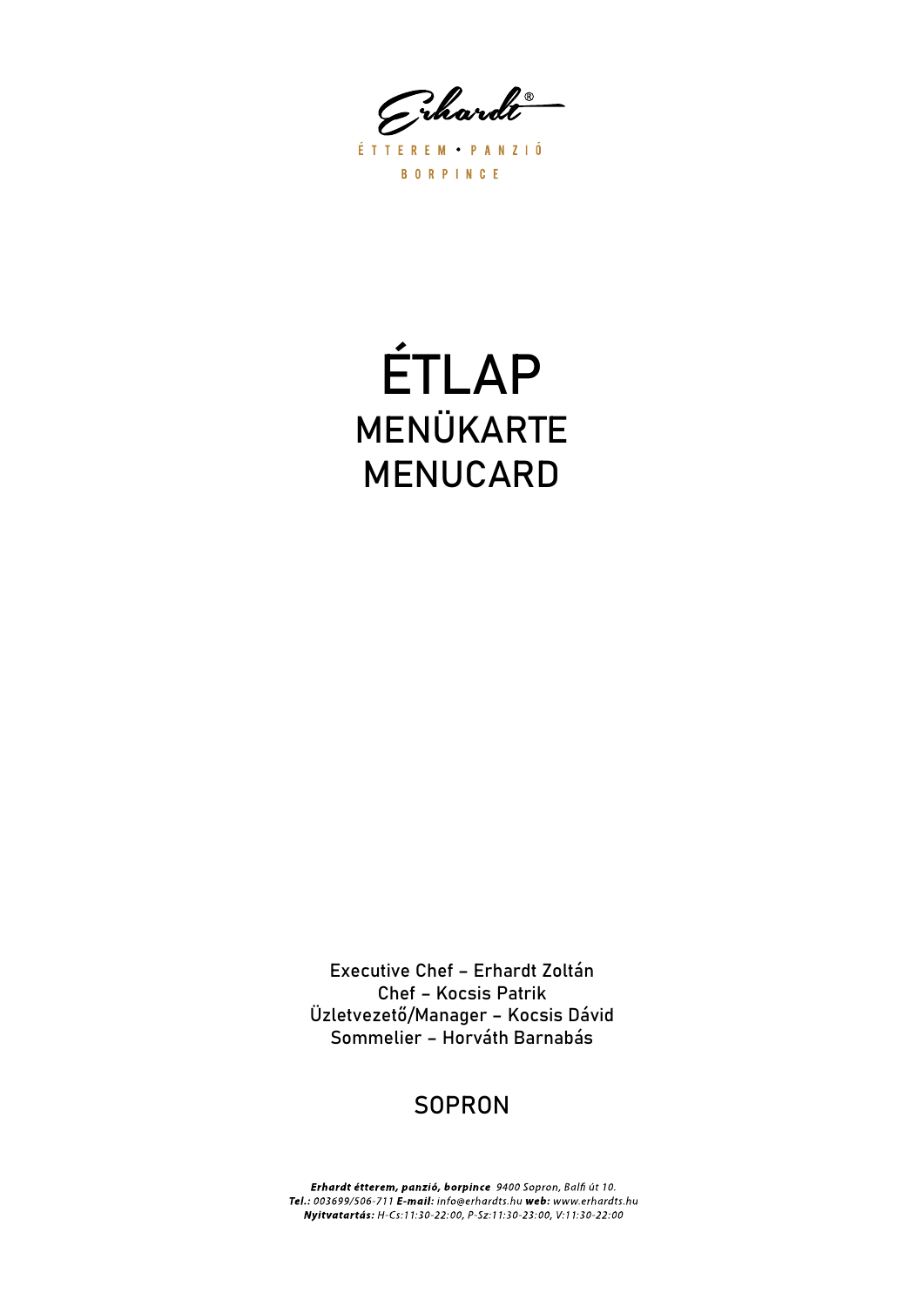Grhardt ÉTTEREM PANZIÓ **BORPINCE** 

## NYÁRI MENÜ \* MENÜ ZUM SOMMER \* MENU FOR SUMMER

LEVES - SUPPE - SOUP

SZEDERKRÉMLEVES I MANDULA I TÚRÓ I LIME Brombeeren Cremesuppe | Mandel | Topfen | Limette Blackberries creamsoup I Almond I Cottage cheese I Lime  $7.8$  $2.490 -$ 

MELEG ELŐÉTEL – WARME VORSPEISE – WARM SOUP

GRILLEZETT KECSKESAJT I EPER I MOGYORÓ I MINI-CUKKINI

Grill-Ziegenkäse I Erdbeeren I Haselnüsse I Mini-Zucchini Grilled goat's cheese I Strawberry I Hazelnut I Mini-zucchini

> 5  $4.890 -$

## FŐÉTEL – HAUPTGANG - MAIN COURSE

#### "SAIBLING" FILÉ FŰSZERKÉREGBEN I SPENÓT I GNOCCHI I GORGONZOLA

Saiblingsfilet in Gewürzkruste I Spinat I Gnocchi I Gorgonzola Saiblingfilet with a spicy crust I Spinach I Gnocchi I Gorgonzola  $1,3,4,7,8$  $5.890 -$ 

## **DESSZERT - DESSERT**

#### PANNA COTTA I BODZA I JOGHURT I ÁFONYA

Panna Cotta I Holunder I Joghurt I Heidelbeeren Panna Cotta I Elderflower I Yogurt I Blueberry  $3,7$ 

 $2.290 -$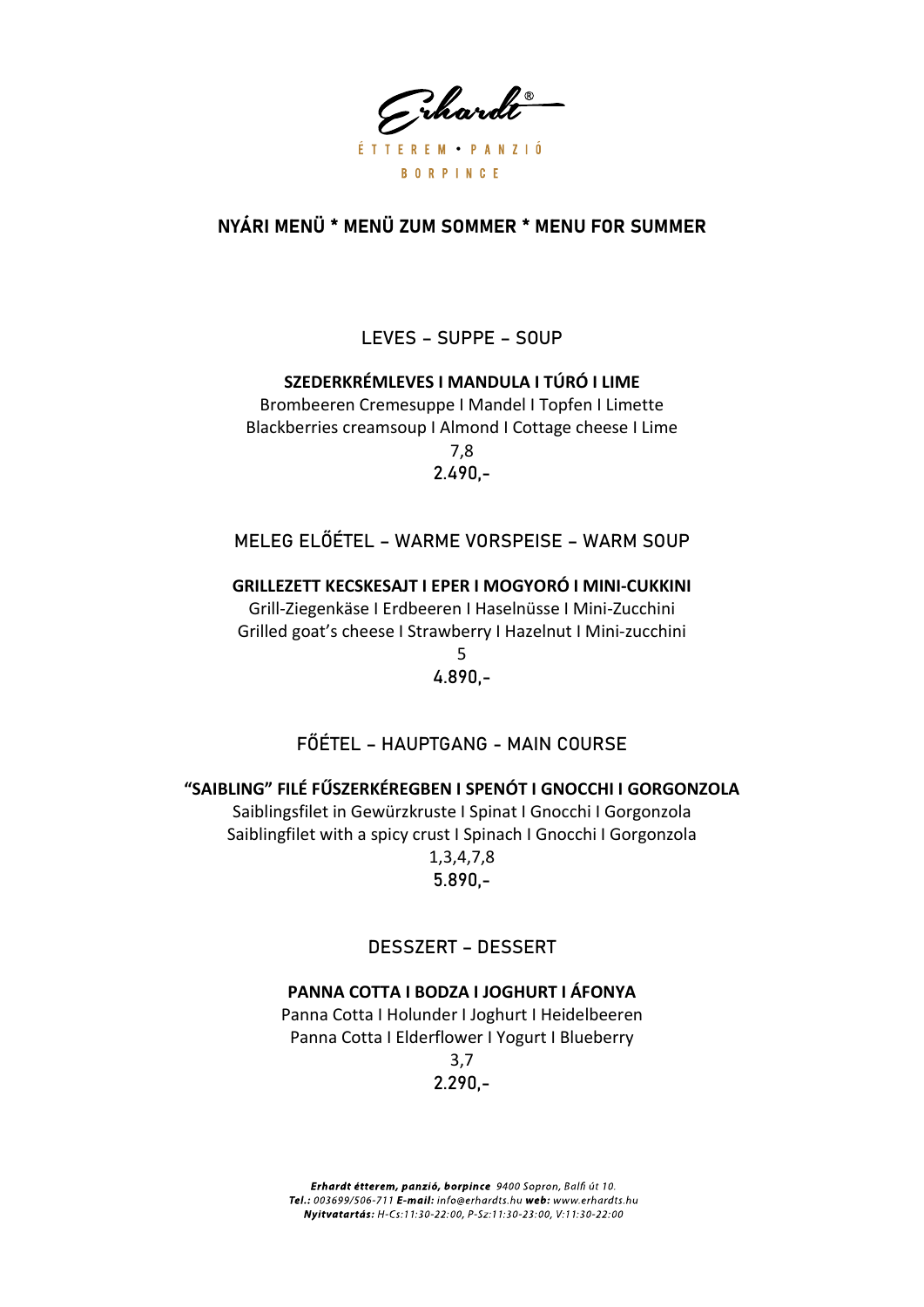Grhardt ÉTTEREM PANZIÓ **BORPINCE** 

## KEZDŐ FOGÁSOK - ERSTE GÄNGE – STARTERS

HIDEG ELŐÉTELEK – KALTE VORSPEISEN – COLD STARTERS LIBAMÁJ, PISZTÁCIA, MÁLNA Gänseleber, Pistazie, Himbeeren Foie Gras, pistachio, raspberry  $(1,3,1)7$ 7.990,-

#### MARHATATÁR, FÜRJTOJÁS, PAPRIKA-MAJONÉZ

Rindstatar, Wachtelei, Paprika-Mayonnaise Beef tartare, quail-egg, sweetpepper-mayonnaise 1,3,7,10 4.490,-

MELEG ELŐÉTEL – WARME VORSPEISE – WARM STARTER SZARVASGOMBÁS LÁNGOS

> "Lángos"mit Trüffel "Lángos" with truffle 1,7 3.590,-

LEVESEK – SUPPEN - SOUPS

#### ZÖLDBORSÓ KRÉMLEVES I VÍZITORMÁS KECSKESAJTKRÉM

Erbsencrémesuppe I Ziegenkäse mit Brunnenkresse Green peas cream soup I Goat's cheese with watercress

> 7 2.190,-

#### HALÁSZLÉ HARCSAFILÉVEL

HÁZI GYUFATÉSZTÁVAL

Ungarische Fischsuppe mit Welsfilet und hausgemachten Nudeln Hungarian fish-soup with catfish-filet, homemade noodles

#### 1,3,4 2.890,-

## ÚJHÁZY TYÚKHÚSLEVES

Hühnersuppe Újházy Újházy chicken soup 1,3,9 1.890,-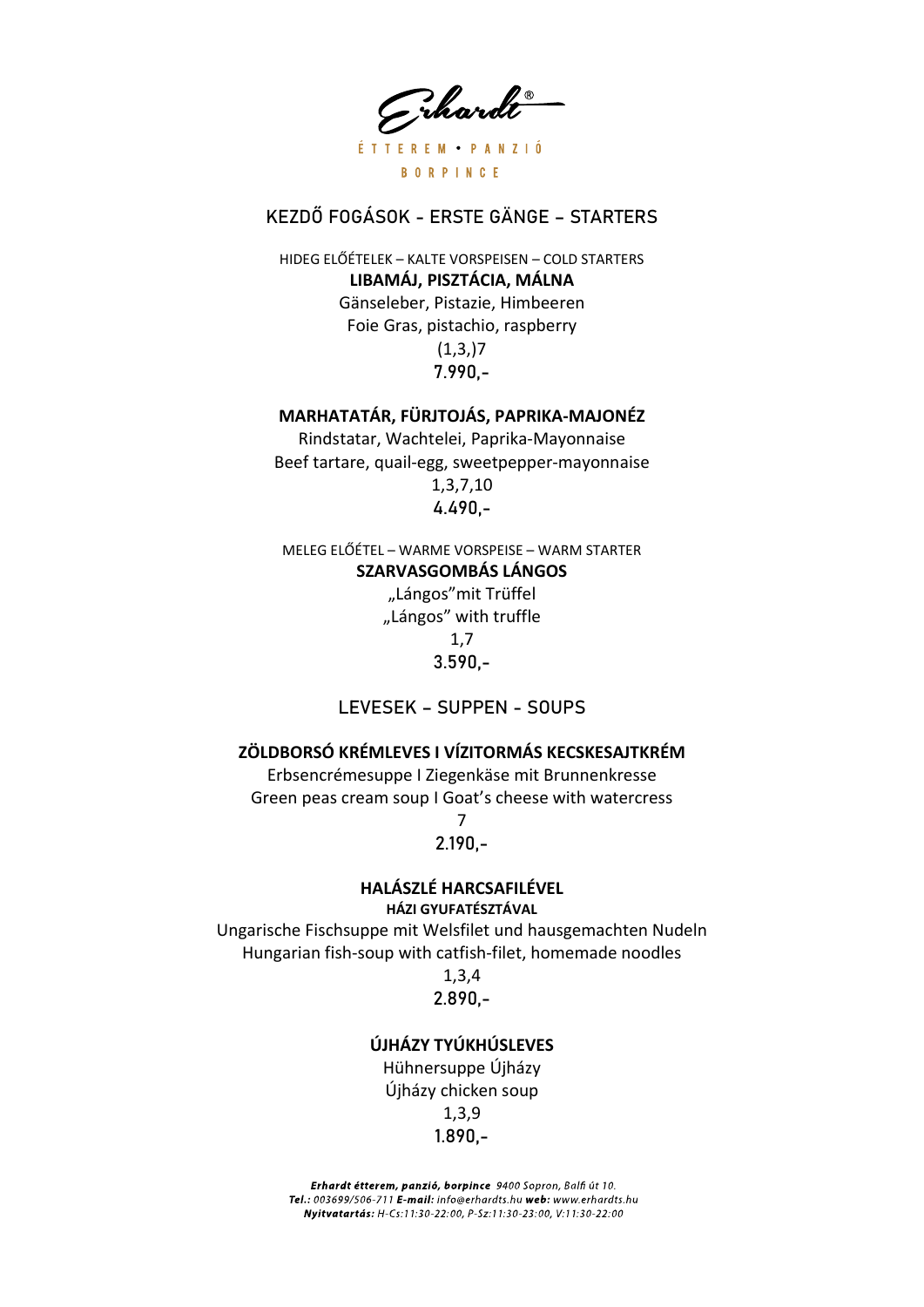Grhardt ÉTTEREM PANZIÓ **BORPINCE** 

## FŐÉTELEK – HAUPTSPEISEN - MAIN COURSES

#### KARFIOL STEAK ÉGETETT PÜRÉVEL, FETA SAJT, HAJDINA

Blumenkohl-Steak, "gebranntes Püree", Feta Käse, Buchweizen Cauliflower steak and "burnt pürée", Feta cheese, buckwheat 7

3.990,-

#### SZÜRKEHARCSA PAPRIKÁS TÚRÓS-SPECLIVEL

Welspaprikasch mit Topfenspätzle Catfish-paprikash with small curd cheese "spaetzle" 1,3,4,7 5.990,-

## FOGASFILÉ, BROKKOLIPÜRÉ, MINI - ZÖLDSÉGEK

Zanderfilet, Broccoli-Püree, Mini - Gemüse Pike perch fillet, broccoli puree, mini vegetables from fields 4,7,10 4.990,-

#### LAZAC, VAJAS BURGONYA, PAK CHOI, CUKKINI, BARNAVAJAS HOLLANDI

Lachs, Butter-Erdäpfel, Pak choi, Zucchini, Sauce Hollandaise mit brauner Butter Salmon, butter-potatoes, Pak choi, zucchini, Sauce Hollandaise with brown butter 3,4,7

5.490,-

#### CSIRKEMELL SUPREME, SZEGFŰGOMBA-KORIANDER, RIZOTTÓ

Hühnerbrust Supreme, Nelken-Koriander, Risotto Chicken breast supreme, fairy ring mushrooms – coriander, risotto 6,7,10 4.890,-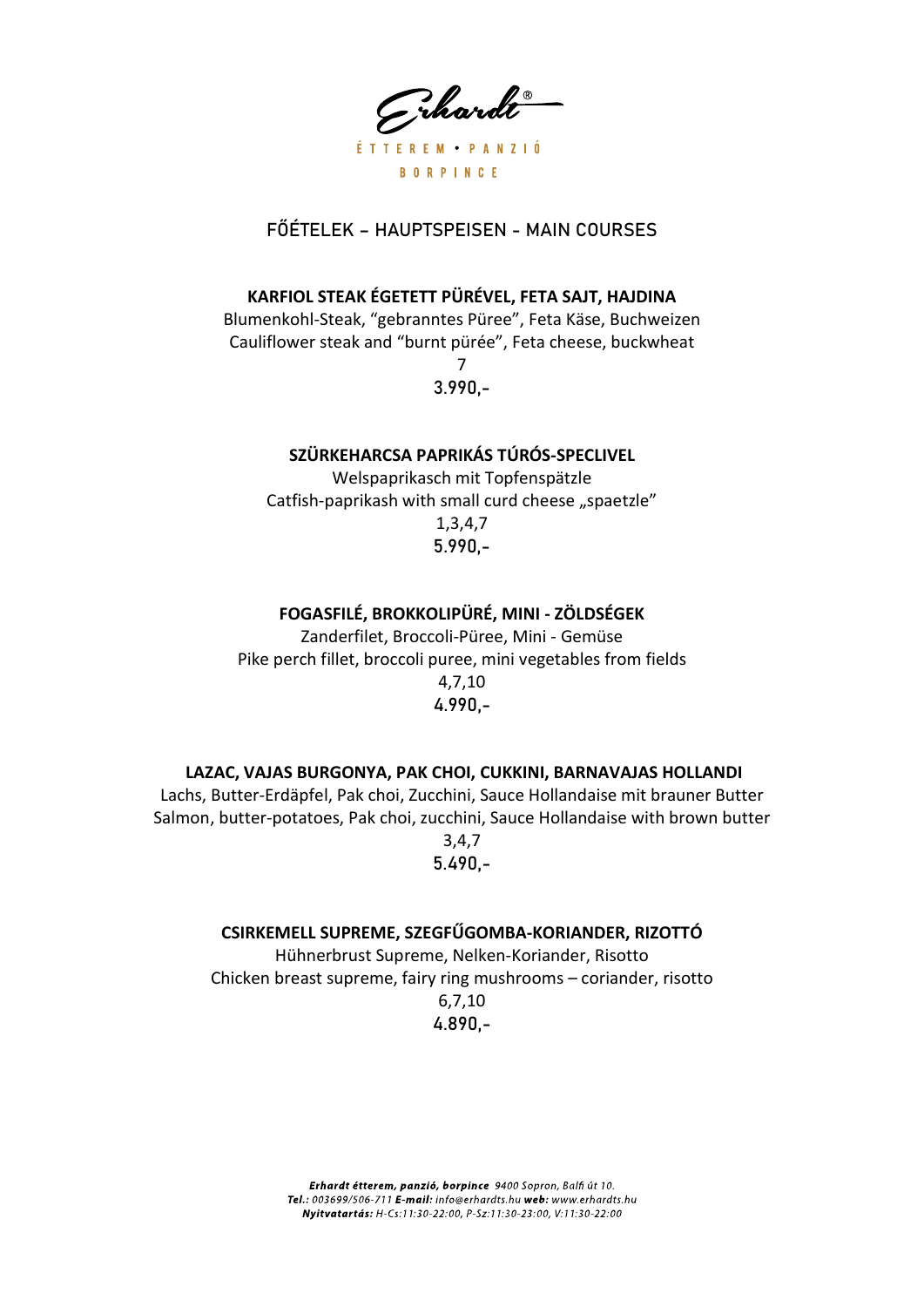Grhardt

ÉTTEREM · PANZIÓ **BORPINCE** 

#### KACSACOMB,"KÁPOSZTÁK", NUDLI

Entenkeule, Krautarten, Schupfnudeln Duck-leg, cabbage, noodle 1,3,7 4.890,-

#### LIBAMÁJ, SZARVASGOMBÁS PÜRÉ, ZÖLDALMA

Gänseleber, Püree mit Trüffel, Grünapfel Foie gras, purée with truffle, green apple 1,3,7 9.990,-

## "ERHARDT" RÁNTOTT HÚS BURGONYASALÁTÁVAL

& MADÁRSALÁTA-LEVELEK TÖKMAGOLAJJAL

"Erhardt" Schnitzel mit Erdäpfel – Vogerlsalat, Kürbiskernöl "Erhardt" Schnitzel with potato - lamb's lettuce salad, pumpkin seeds-oil 1,3,7,10 4.490,-

#### ÉDES-CHILIS MANGALICA CSÁSZÁRHÚS ZÖLDSÉGEKKEL

BURGONYA, FŰSZERNÖVÉNY SALÁTA Süß-Chili "Mangalitza"-Schweinebauch mit Gemüse Erdäpfel, Kräutersalat Sweet-chili "Mangalica" pork belly with vegetables potato, fine herbes salad 6,11

#### 4.990,-

#### ANGUS BÉLSZÍN, KARFIOL, BORSMÁRTÁS FASZÉNEN GRILLEZETT BURGONYA

ANGUS Rinds-Steak, Erdäpfel von Holzkohl, Blumenkohl, Pfeffer-Sosse ANGUS Steak, potatoes roasted on charcoal, cauliflower, pepper-sauce 7,10

390,-Ft/dkg